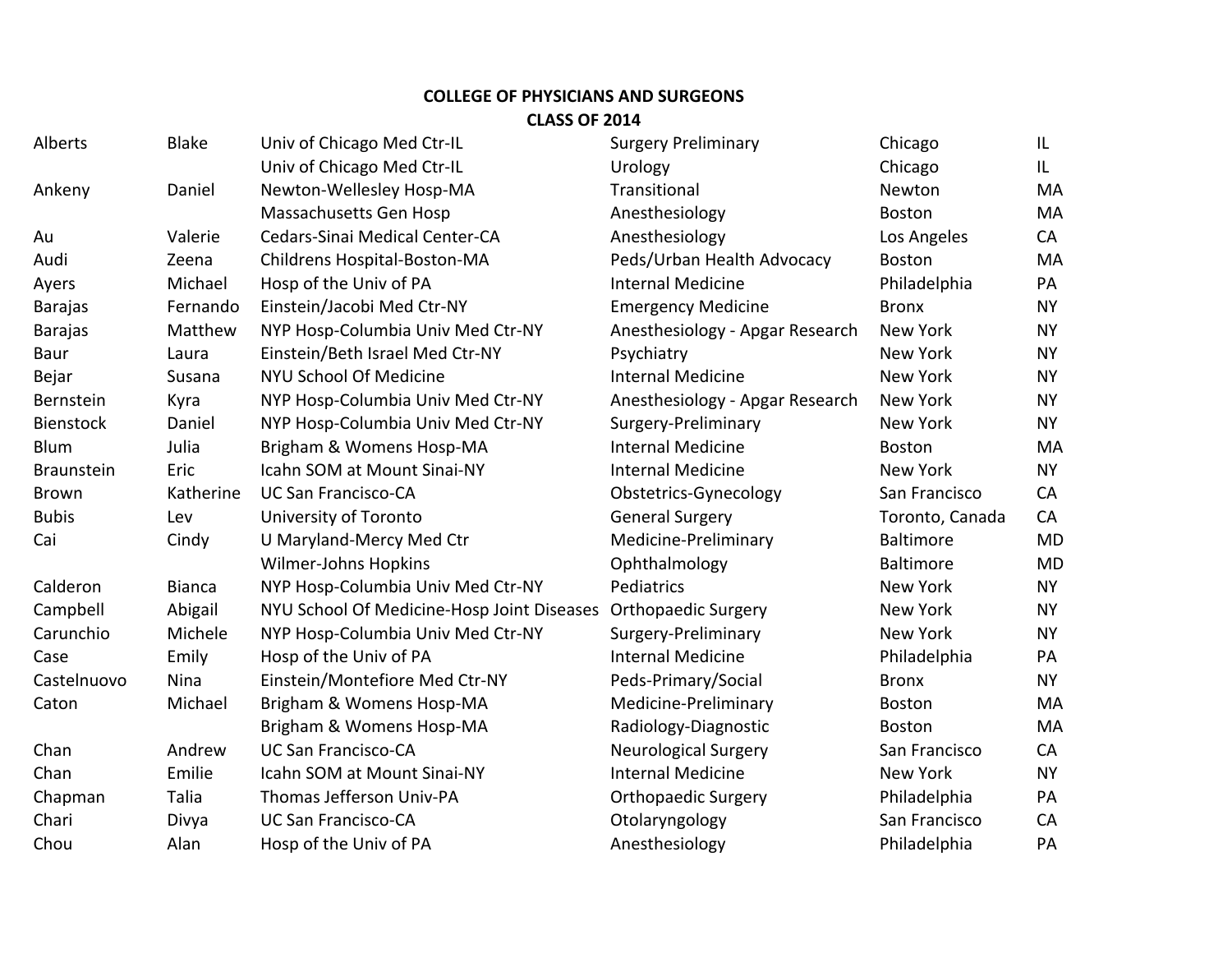| Churnet           |           | Bethlehem NYU School Of Medicine  | <b>Internal Medicine</b>                       | New York          | <b>NY</b> |
|-------------------|-----------|-----------------------------------|------------------------------------------------|-------------------|-----------|
| Cohen             | Margot    | NYP Hosp-Columbia Univ Med Ctr-NY | <b>Internal Medicine</b>                       | New York          | <b>NY</b> |
| Costa             | Allen     | <b>Emory Univ SOM-GA</b>          | <b>Thoracic Surgery</b>                        | Atlanta           | GA        |
| Costa             | Katherine | Johns Hopkins Hosp-MD             | Pediatrics                                     | <b>Baltimore</b>  | <b>MD</b> |
| Creighton         | David     | <b>Stanford Univ Progs-CA</b>     | Anesthesiology                                 | Stanford          | CA        |
| Crouch            | Elizabeth | <b>UC San Francisco-CA</b>        | Pediatrics                                     | San Francisco     | CA        |
| Davis             | Marcus    | Christiana Care-DE                | <b>Emergency Med-Family Med</b>                | <b>Newark</b>     | DE        |
| <b>Dessources</b> | Kimberly  | <b>UCLA Medical Center-CA</b>     | Obstetrics-Gynecology                          | Los Angeles       | CA        |
| DeVoe             | Catherine | NYP Hosp-Columbia Univ Med Ctr-NY | <b>Internal Medicine</b>                       | New York          | <b>NY</b> |
| Dhingra           | Nikhil    | North Shore-LIJ Health Sys-NY     | Medicine-Preliminary                           | <b>Great Neck</b> | <b>NY</b> |
|                   |           | Ichan SOM at Mount Sinai          | Dermatology                                    | New York          | <b>NY</b> |
| Duren             | Andrew    | NYP Hosp-Columbia Univ Med Ctr-NY | Anesthesiology                                 | New York          | <b>NY</b> |
| Easterwood        | Rachel    | NYP Hosp-Columbia Univ Med Ctr-NY | <b>Internal Medicine</b>                       | New York          | <b>NY</b> |
| El-Ali            | Alexander | U Illinois COM-Chicago            | Med-Prelim/UIH                                 | Chicago           | IL.       |
|                   |           | <b>UPMC Medical Education-PA</b>  | Radiology-Diagnostic                           | Pittsburgh        | PA        |
| El-Sayed          | Abdul     | Academia                          |                                                |                   |           |
| Elwood            | Nathan    | University of Virginia            | <b>General Surgery</b>                         | Charlottesville   | VA        |
| Emeruwa           | Iheanacho | NYP Hosp-Columbia Univ Med Ctr-NY | <b>Internal Medicine</b>                       | New York          | <b>NY</b> |
| Eng               | George    | Massachusetts Gen Hosp            | Pathology-Anat/Clin or Anat                    | <b>Boston</b>     | MA        |
| Esaa              | Sarah     | Greenwich Hospital-CT             | Medicine-Preliminary                           | Greenwich         | <b>CT</b> |
|                   |           | <b>BI Deaconness Med Ctr</b>      | Radiology-Diagnostic                           | Boston            | MA        |
| Essilfie          | Anthony   | U Southern California             | <b>Orthopaedic Surgery</b>                     | Los Angeles       | CA        |
| Estrada           | Daniel    | Eisenhower Medical Center-CA      | Medicine-Preliminary                           | Rancho Mirage     | CA        |
|                   |           | VA Greater LA Hith Sys            | Physical Medicine & Rehabilitation Los Angeles |                   | CA        |
| Fahme             | Sasha     | NYP Hosp-Columbia Univ Med Ctr-NY | <b>Internal Medicine</b>                       | New York          | <b>NY</b> |
| Farias-Eisner     | Gina      | <b>UCLA Medical Center-CA</b>     | Plastic Surgery (Integrated)                   | Los Angeles       | CA        |
| Fernandes         | Danielle  | NYP Hosp-Columbia Univ Med Ctr-NY | Pediatrics                                     | New York          | <b>NY</b> |
| Fix               | Cecilia   | NYP Hosp-Columbia Univ Med Ctr-NY | <b>Internal Medicine</b>                       | New York          | <b>NY</b> |
| Flores Medrano    | Oscar     | Albert Einstein Med Ctr-PA        | Medicine-Preliminary                           | Philadelphia      | PA        |
|                   |           | Einstein/Montefiore Med Ctr-NY    | Radiology-Diagnostic                           | New York          | <b>NY</b> |
| Fong              | Ronald    | NYP Hosp-Columbia Univ Med Ctr-NY | Anesthesiology                                 | New York          | <b>NY</b> |
| Garg              | Aakriti   | Albert Einstein Med Ctr-PA        | Transitional                                   | Philadelphia      | PA        |
|                   |           | Columbia/Harkness                 | Ophthalmology                                  | New York          | <b>NY</b> |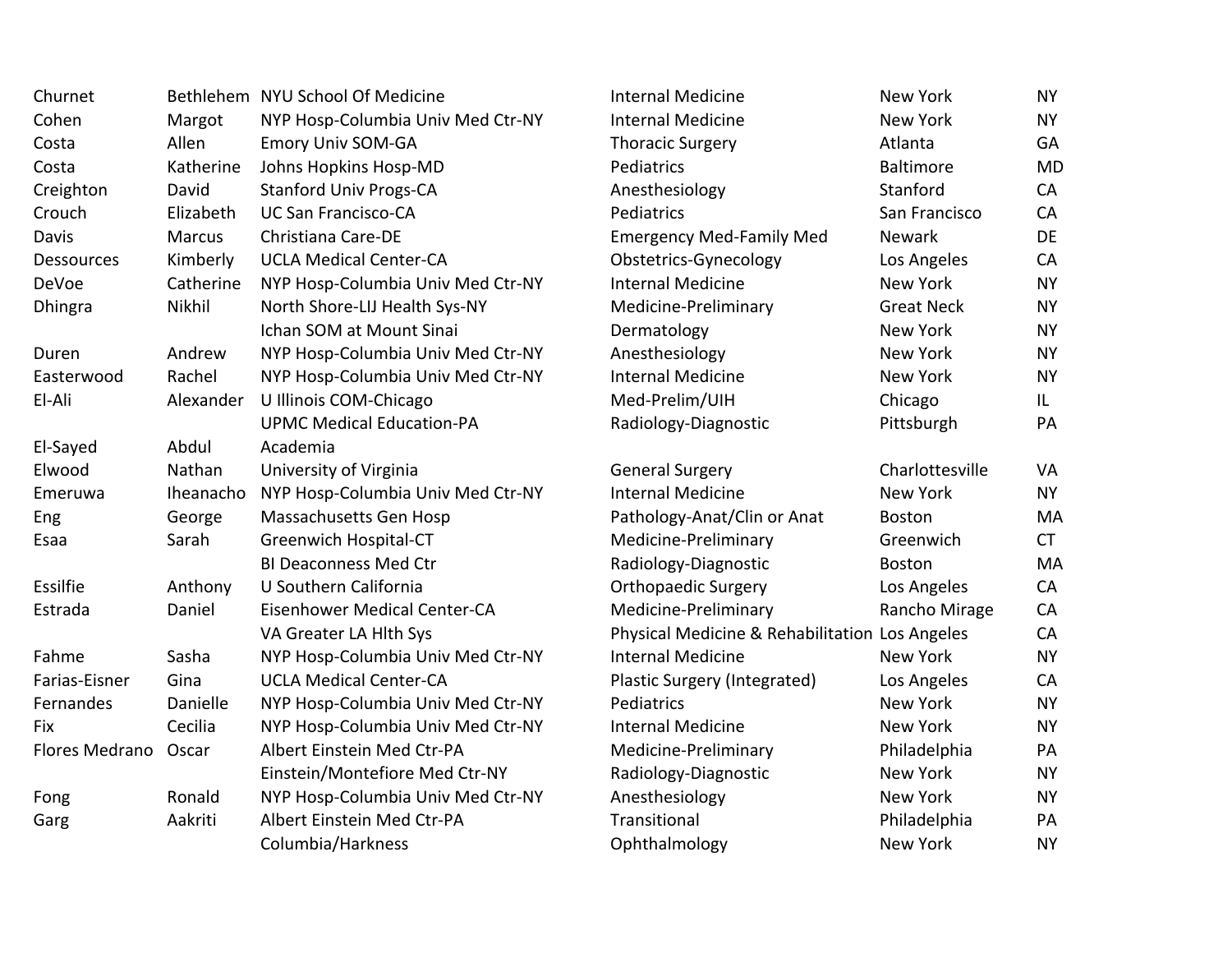| Gasior         | Aimee        | NYP Hosp-Columbia Univ Med Ctr-NY  | Anesthesiology              | New York         | <b>NY</b> |
|----------------|--------------|------------------------------------|-----------------------------|------------------|-----------|
| Genninger      | Jessica      | Temple Univ Hosp-PA                | <b>Emergency Medicine</b>   | Philadelphia     | PA        |
| Gill           | <b>Brian</b> | NYP Hosp-Columbia Univ Med Ctr-NY  | Neurological Surgery        | New York         | <b>NY</b> |
| Goldberg       | Maryl        | Hosp of the Univ of PA             | Obstetrics-Gynecology       | Philadelphia     | PA        |
| Goldman        | Julie        | Newton-Wellesley Hosp-MA           | Transitional                | Newton           | MA        |
|                |              | Illinois Eye and Ear Infirmary     | Ophthalmology               | Chicago          | IL.       |
| Gomez          | Andrew       | U Washington Affil Hosps           | <b>Family Medicine</b>      | Seattle          | <b>WA</b> |
| Guiney         | Allan        | <b>NYU School Of Medicine</b>      | <b>Emergency Medicine</b>   | New York         | <b>NY</b> |
| Havens         | Jacqueline   | Brigham & Womens Hosp-MA           | Surg-Prelim/Urology         | <b>Boston</b>    | MA        |
|                |              | Harvard Med Schl/Brigham & Women's | Urology                     | <b>Boston</b>    | MA        |
| Healy          | Michael      | <b>UC San Francisco-CA</b>         | <b>Internal Medicine</b>    | San Francisco    | CA        |
| Hsieh          | Wei-Jen      | U Washington Affil Hosps           | Pediatrics                  | Seattle          | <b>WA</b> |
| Idiga          | Juliet       | Olive View-UCLA Med Ctr-CA         | Medicine-Preliminary        | Sylmar           | CA        |
|                |              | <b>UCLA Medical Center-CA</b>      | Ophthalmology               | Los Angeles      | CA        |
| Ilonzo         | Nicole       | Icahn SOM St Lukes-Roosevelt-NY    | <b>General Surgery</b>      | New York         | <b>NY</b> |
| Imoisili       | Omoye        | Yale-New Haven Hosp-CT             | Medicine-Primary            | New Haven        | <b>CT</b> |
| Johnson-Kerner | Bethany      | <b>UC San Francisco-CA</b>         | <b>Child Neurology</b>      | San Francisco    | CA        |
| Joice          | Gregory      | Johns Hopkins Hosp-MD              | Surgery-Preliminary         | <b>Baltimore</b> | <b>MD</b> |
|                |              | Johns Hopkins Hosp-MD              | Urology                     | Baltimore        | <b>MD</b> |
| Jones          | Daniel       | U Utah Affil Hospitals             | <b>Orthopaedic Surgery</b>  | Salt Lake City   | UT        |
| Kaiser         | Philip       | Massachusetts Gen Hosp             | <b>Orthopaedic Surgery</b>  | <b>Boston</b>    | MA        |
| Kaplan         | Richard      | Icahn SOM St Lukes-Roosevelt-NY    | Medicine-Preliminary        | New York         | <b>NY</b> |
|                |              | New York Eye & Ear                 | Ophthalmology               | New York         | <b>NY</b> |
| Karas          | Patrick      | <b>Baylor Coll Med-Houston-TX</b>  | <b>Neurological Surgery</b> | Houston          | <b>TX</b> |
| Keesecker      | Sarah        | NYP Hosp-Columbia & Cornell-NY     | Otolaryngology              | New York         | <b>NY</b> |
| Khandji        | Joyce        | NYP Hosp-Columbia Univ Med Ctr-NY  | Surgery-Preliminary         | New York         | <b>NY</b> |
|                |              | New York University                | Ophthalmology               | New York         | <b>NY</b> |
| Khanna         | Krishn       | <b>UC San Francisco-CA</b>         | <b>Orthopaedic Surgery</b>  | San Francisco    | CA        |
| Kim            | Ahyoung      | Cleveland Clinic Fdn-OH            | <b>Internal Medicine</b>    | Cleveland        | OH        |
| Kim            | Matthew      | NYP Hosp-Columbia & Cornell-NY     | Otolaryngology              | New York         | <b>NY</b> |
| Koessel        | Sophia       | Scripps Mercy Hosp-San Diego-CA    | Transitional                | San Diego        | CA        |
|                |              | Johns Hopkins Hosp-MD              | Anesthesiology              | <b>Baltimore</b> | <b>MD</b> |
| Laszkowska     | Monika       | NYP Hosp-Columbia Univ Med Ctr-NY  | <b>Internal Medicine</b>    | New York         | <b>NY</b> |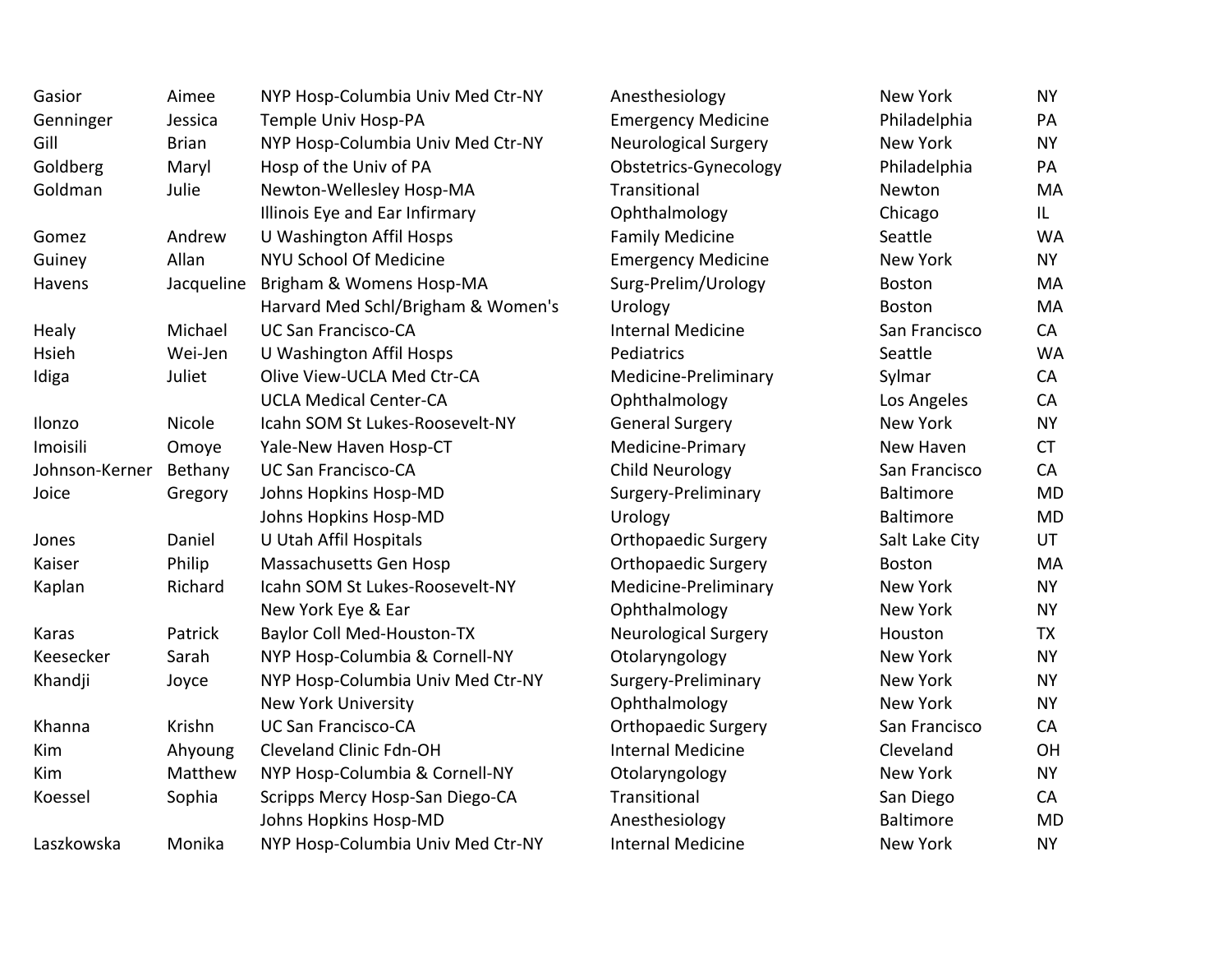| Laufgraben | David     | Icahn SOM at Mount Sinai-NY                   | Pediatrics                 | New York           | <b>NY</b> |
|------------|-----------|-----------------------------------------------|----------------------------|--------------------|-----------|
| Lawrence   | John      | <b>Tulane Univ SOM-LA</b>                     | <b>Internal Medicine</b>   | <b>New Orleans</b> | LA        |
| Lee        | Michele   | Icahn SOM St Lukes-Roosevelt-NY               | Medicine-Preliminary       | New York           | <b>NY</b> |
|            |           | <b>Stanford University</b>                    | Ophthalmology              | Stanford           | CA        |
| Lee        | Nayoung   | Icahn SOM St Lukes-Roosevelt-NY               | Medicine-Preliminary       | New York           | <b>NY</b> |
|            |           | Jackson Memorial Hosp-FL                      | Dermatology                | Miami              | FL.       |
| Leskowitz  | Matthew   | <b>Business</b>                               |                            |                    |           |
| Levine     | Joshua    | Northwestern McGaw/NMH/VA-IL                  | Internal Medicine/PSTP     | Chicago            | IL.       |
| Levinson   | Anya      | NYP Hosp-Columbia Univ Med Ctr-NY             | Pediatrics                 | New York           | <b>NY</b> |
| Li         | Darrick   | Massachusetts Gen Hosp                        | <b>Internal Medicine</b>   | Boston             | MA        |
| Luchetti   | Timothy   | Rush University Med Ctr-IL                    | <b>Orthopaedic Surgery</b> | Chicago            | IL.       |
| Lusa       | Amanda    | University of Virginia                        | <b>Internal Medicine</b>   | Charlottesville    | VA        |
| Lustbader  | Evan      | Englewood Hospital-NJ                         | Medicine-Preliminary       | Englewood          | <b>NJ</b> |
|            |           | NYP Hosp-Weill Cornell Med Ctr-NY             | Radiology-Diagnostic       | New York           | <b>NY</b> |
| Madhavan   | Mahesh    | NYP Hosp-Columbia Univ Med Ctr-NY             | <b>Internal Medicine</b>   | New York           | <b>NY</b> |
| Mardy      |           | Christopher NYP Hosp-Columbia Univ Med Ctr-NY | Pediatrics                 | New York           | <b>NY</b> |
| Marr       | Joshua    | NYP Hosp-Weill Cornell Med Ctr-NY             | Anesthesiology             | New York           | <b>NY</b> |
| Martin     | David     | Alameda Co Med Ctr-CA                         | <b>Emergency Medicine</b>  | Oakland            | CA        |
| Masterson  | Haley     | Cleveland Clinic Fdn-OH                       | Child Neurology            | Cleveland          | OH        |
| McDonald   | Steven    | NYU School Of Medicine                        | <b>Emergency Medicine</b>  | New York           | <b>NY</b> |
| McDowell   | Michael   | <b>UPMC Medical Education-PA</b>              | Neurological Surgery       | PITTSBURGH         | PA        |
| McFeely    | Eric      | Kaiser Permanente-Oakland-CA                  | Pediatrics                 | Oakland            | CA        |
| Mendoza    | Rosa      | Hosp of the Univ of PA                        | <b>Family Medicine</b>     | PHILADELPHIA       | PA        |
| Merguerian | Matthew   | Yale-New Haven Hosp-CT                        | Pediatrics                 | New Haven          | <b>CT</b> |
| Mitchel    | Elana     | Childrens Hosp-Philadelphia-PA                | Pediatrics                 | PHILADELPHIA       | PA        |
| Nair       | Kumar     | NYP Hosp-Weill Cornell Med Ctr-NY             | <b>Internal Medicine</b>   | New York           | <b>NY</b> |
| Neal       | Jason     | NYP Hosp-Columbia Univ Med Ctr-NY             | Neurology                  | New York           | <b>NY</b> |
| О          | Jane      | <b>BI Deaconess Med Ctr-MA</b>                | Surgery-Preliminary        | Boston             | MA        |
| O'Donnell  | Evan      | Hosp For Special Surg-NY                      | <b>Orthopaedic Surgery</b> | New York           | <b>NY</b> |
| Palma      | Alejandro | Univ of Chicago Med Ctr-IL                    | <b>Emergency Medicine</b>  | Chicago            | IL.       |
| Park       | Howard    | <b>UCLA Medical Center-CA</b>                 | <b>Orthopaedic Surgery</b> | Los Angeles        | CA        |
| Pender     | Ashley    | Northwestern McGaw/NMH/VA-IL                  | <b>Internal Medicine</b>   | Chicago            | L         |
| Perez      | Tomy      | Thomas Jefferson Univ-PA                      | Surgery-Preliminary        | Philadelphia       | PA        |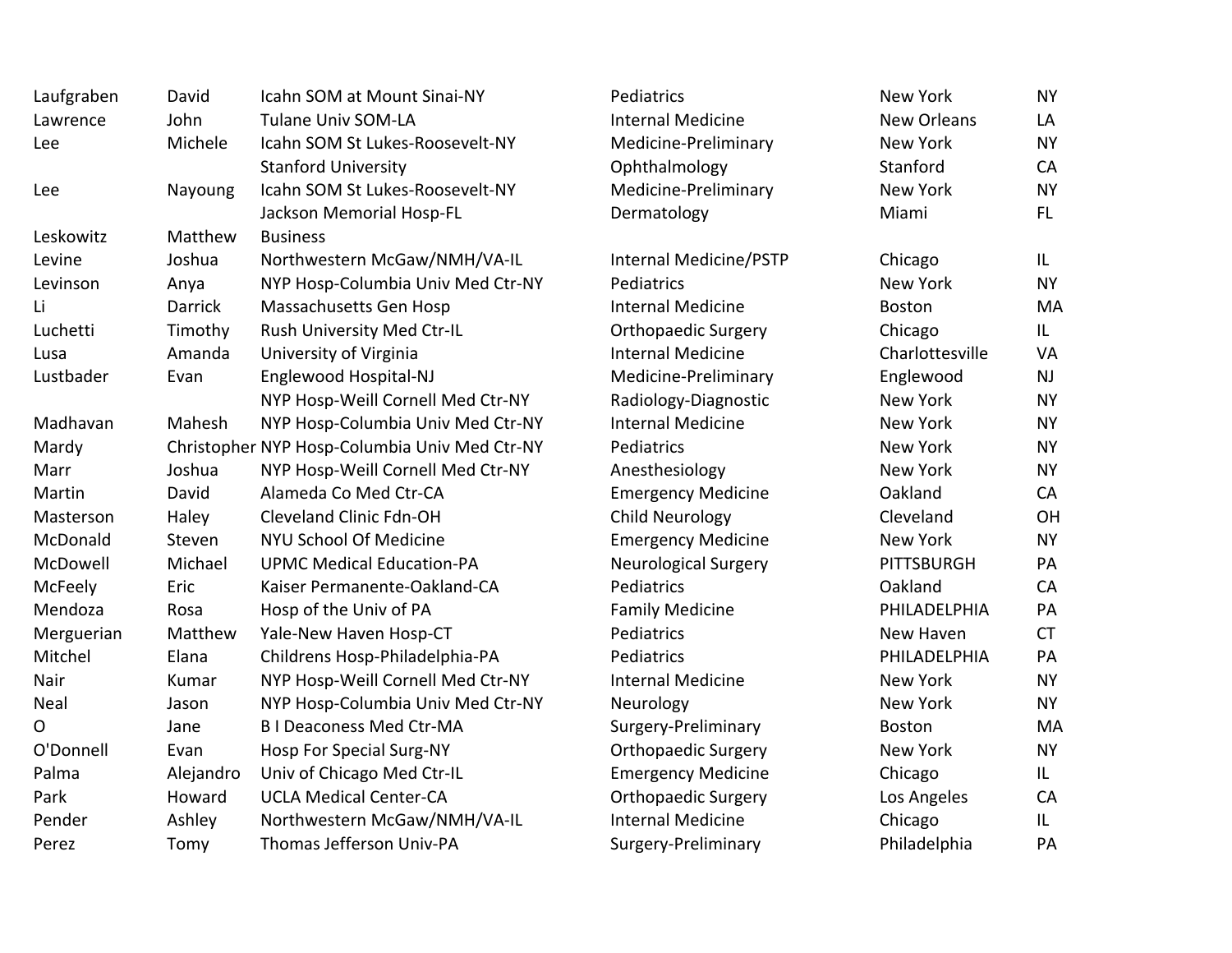|               |           | Thomas Jefferson Univ-PA            | Urology                      | Philadelphia      | PA             |
|---------------|-----------|-------------------------------------|------------------------------|-------------------|----------------|
| Perri         | Jennifer  | Dartmouth-Hitchcock Med Ctr-NH      | <b>Vascular Surgery</b>      | Lebanon           | <b>NH</b>      |
| Pitcher       | Austin    | <b>UC San Francisco-CA</b>          | <b>Orthopaedic Surgery</b>   | San Francisco     | CA             |
| Po            | Ming Jack | Academia                            |                              |                   |                |
| Point Du Jour | Kimberly  | Deferred Residency                  |                              |                   |                |
| Polotsky      | Mikhael   | Greater Baltimore Med Ctr-MD        | Medicine-Preliminary         | <b>Baltimore</b>  | <b>MD</b>      |
|               |           | Johns Hopkins Hosp-MD               | Radiology-Diagnostic         | <b>Baltimore</b>  | <b>MD</b>      |
| Powell        | Lauren    | Virginia Mason Med Ctr-WA           | Medicine-Primary             | Seattle           | <b>WA</b>      |
| Pulido        | Vina      | <b>Boston Univ Med Ctr-MA</b>       | <b>Internal Medicine</b>     | <b>Boston</b>     | MA             |
| Rajagopal     | Padma     | <b>UPMC Medical Education-PA</b>    | <b>Internal Medicine</b>     | <b>PITTSBURGH</b> | PA             |
| Ramirez Gomez | Jose      | Rhode Island Hosp/Brown Univ        | <b>Orthopaedic Surgery</b>   | Providence        | R <sub>l</sub> |
| Ready         | Freda     | U Texas Southwestern Med Sch-Dallas | <b>General Surgery</b>       | <b>Dallas</b>     | <b>TX</b>      |
| Reed          | Stewart   | Cedars-Sinai Medical Center-CA      | <b>Internal Medicine</b>     | Los Angeles       | CA             |
| Ren           | Tony      | Indiana Univ Sch Of Med             | <b>Internal Medicine</b>     | Indianapolis      | IN             |
| Roth          | Lisa      | Childrens Hosp-Philadelphia-PA      | <b>Child Neurology</b>       | PHILADELPHIA      | PA             |
| Russell       | Sarah     | NY Methodist Hospital-NY            | <b>General Surgery</b>       | Brooklyn          | <b>NY</b>      |
| Sackeim       | Alexander | Hosp of the Univ of PA              | <b>Emergency Medicine</b>    | PHILADELPHIA      | PA             |
| Schwartz      | Katherine | Icahn SOM at Mount Sinai-NY         | Pediatrics                   | New York          | <b>NY</b>      |
| <b>Scully</b> | Brendan   | NYP Hosp-Columbia Univ Med Ctr-NY   | <b>General Surgery</b>       | New York          | <b>NY</b>      |
| Sebesta       | Elisabeth | NYP Hosp-Columbia Univ Med Ctr-NY   | Surgery-Preliminary          | <b>New York</b>   | <b>NY</b>      |
|               |           | NYP Hosp-Columbia Univ Med Ctr-NY   | Urology                      | New York          | <b>NY</b>      |
| Shapiro       | Samantha  | Icahn SOM at Mount Sinai-NY         | <b>Internal Medicine</b>     | New York          | <b>NY</b>      |
| Sheha         | Evan      | Hosp For Special Surg-NY            | <b>Orthopaedic Surgery</b>   | New York          | <b>NY</b>      |
| Shu           | Eileen    | UC San Francisco-Fresno-CA          | <b>Emergency Medicine</b>    | Fresno            | <b>CA</b>      |
| Sola          | Orlando   | Institute for Family Health-NY      | <b>Family Medicine</b>       | New York          | <b>NY</b>      |
| Sternberg     | Ronit     | NYP Hosp-Columbia Univ Med Ctr-NY   | Oral Pathology               | <b>New York</b>   | <b>NY</b>      |
| Spinner       | Jacob     | NYU School Of Medicine              | <b>Internal Medicine</b>     | <b>New York</b>   | <b>NY</b>      |
| Stoner-Duncan | Benjamin  | U Washington Affil Hosps            | <b>Emergency Medicine</b>    | Seattle           | <b>WA</b>      |
| Suojanen      | Krista    | Vanderbilt Univ Med Ctr-TN          | <b>Internal Medicine</b>     | Nashville         | <b>TN</b>      |
| Tanenbaum     | Jessica   | NYU School Of Medicine              | Medicine-Primary             | <b>New York</b>   | <b>NY</b>      |
| Taylor        | Erin      | Brigham & Womens Hosp-MA            | Plastic Surgery (Integrated) | <b>Boston</b>     | MA             |
| Terca         | David     | Icahn SOM St Lukes-Roosevelt-NY     | <b>Emergency Medicine</b>    | <b>New York</b>   | <b>NY</b>      |
| Theodore      | Deborah   | NYP Hosp-Columbia Univ Med Ctr-NY   | <b>Internal Medicine</b>     | New York          | <b>NY</b>      |